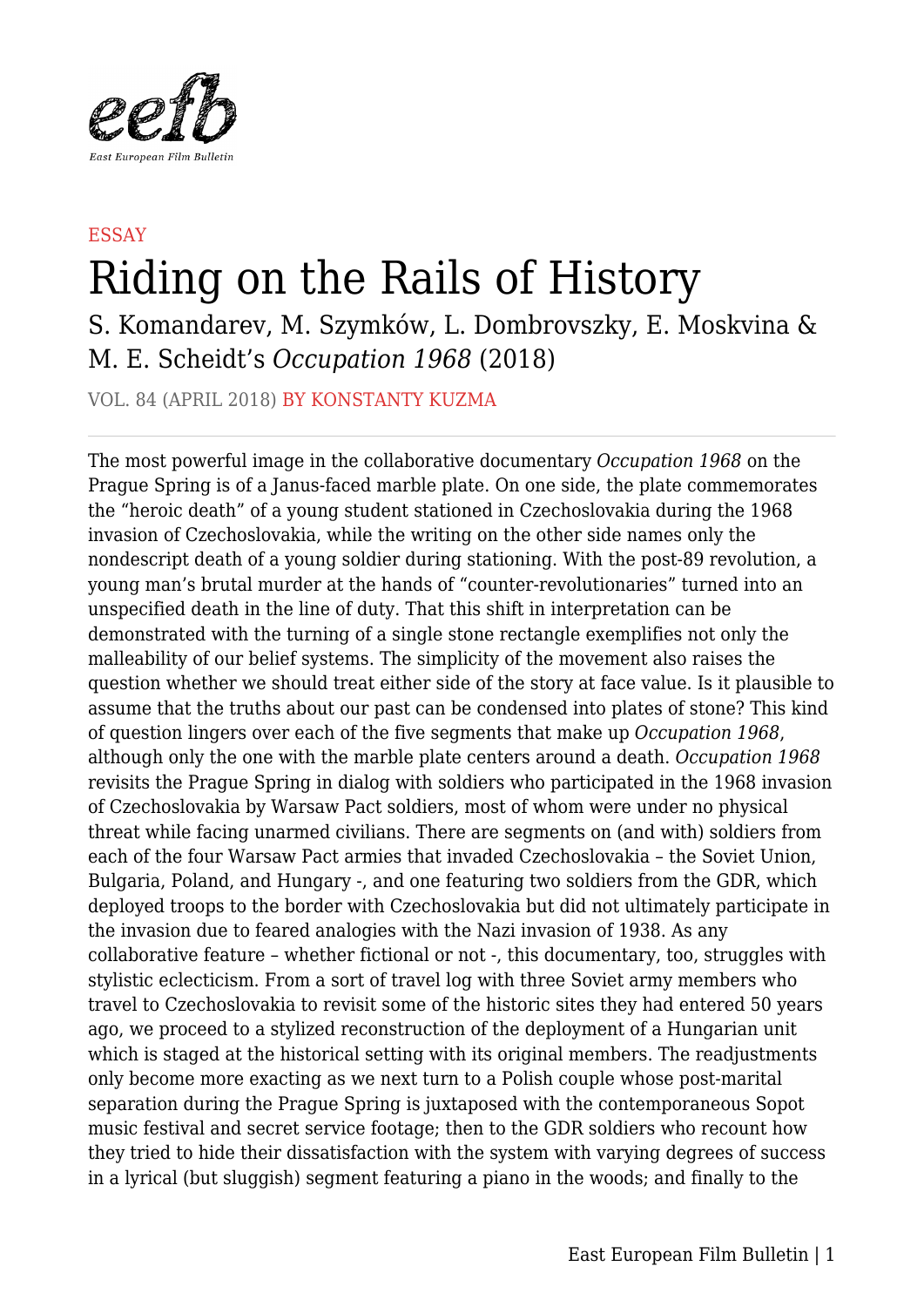case of Nikolay Nikolov, the soldier from the marble plate, whose mysterious fate is again addressed in the detached and observational style the film set out with. Whatever the width of your taste and preferences, it is unlikely that you will - in one single sitting - be able to revel in the pretentious camera pans around the forest with the same joy with which you might indulge in the Andersonian camp atmosphere that is skillfully conjured by the former Hungarian conscripts. Of course, this stylistic multiplicity lies in the nature of collaborative features and may very well be the sort of aesthetic polyphony the makers of *Occupation 1968* were aiming at. Think of the *Cities of Love* franchise that started with *Paris, I Love You* in 2006 (never mind its blandness) and is scheduled to include many more cities. Isn't it the point of such projects to pay tribute to the many faces of a city? And if cities, certainly metropolises such as Paris or New York, have many different faces, what indeed could be said against considering historical events such as the Prague Spring as equally multi-faceted and thus of deserving varying aesthetic approaches? The irony is that in spite of its stylistic eclecticism, *Occupation 1968* does not pay tribute to the complexity of the Prague Spring. Though the film is shot in many different styles, the individual segments don't recount truly rivaling accounts of that event. Rather, different people tell mostly the same story in different ways: what distinguishes the accounts is first and foremost the genre of their presentation. This may be adequate as far as a city is concerned, which is neither a good thing nor a bad thing, but for the assessment of historical events that have ethical and ideological judgments attached to them, this sort of limited perspective is highly constrictive. Most problematically, the film risks both exaggerating and idealizing opposition to the system in former Eastern Bloc countries by letting its subjects recount history from today's perspective without any attempts at contextualization. This suggests that citizens from behind the iron curtain were generally opposed to events such as the Prague Spring, and that they were further thus opposed to it for all the right reasons. The closest the film gets to addressing genuine controversy comes twenty minutes into the film, when the Soviet three-person delegation is greeted on the Prague airport by 90-year old former airport employee Karel. Only minutes after they have introduced themselves to each other, Karel announces that he wants to tell them something "they will not like", which is that he strongly opposed the 1968 occupation of Czechoslovakia by Warsaw Pact troops, and that this is something he will never be able to forget. Though the viewer cringes at the atmosphere this creates, Karel's exclamation does not provoke a discussion. Karel tells his side of the story, and what else can Ilya, Masha and Yuriy do but listen? In the film's epilogue, segment director Evdokia Moskvina has Yuriy retell the invasion to his grandchild as the struggle against counter-revolutionaries the authorities once depicted it as, but the truth is that that scene, apart from seeming staged and unnatural, exaggerates the conflict potential of the Prague airport meeting with Karel. In the film's opening segment, Ilya and another military had already voiced their disillusionment with the purpose of their 1968 mission. Though Yuriy and Masha do not go as far as questioning their former orders, they, too, express sympathy with the Czechoslovak cause and show no interest in defending the Soviet narrative of the event. As the film progresses, such voices of pity only become more vocal, so that it almost feels as if the filmmakers had to return to Yuriy in the epilogue to remind their viewers that there were in fact people who used to believe in the purpose of the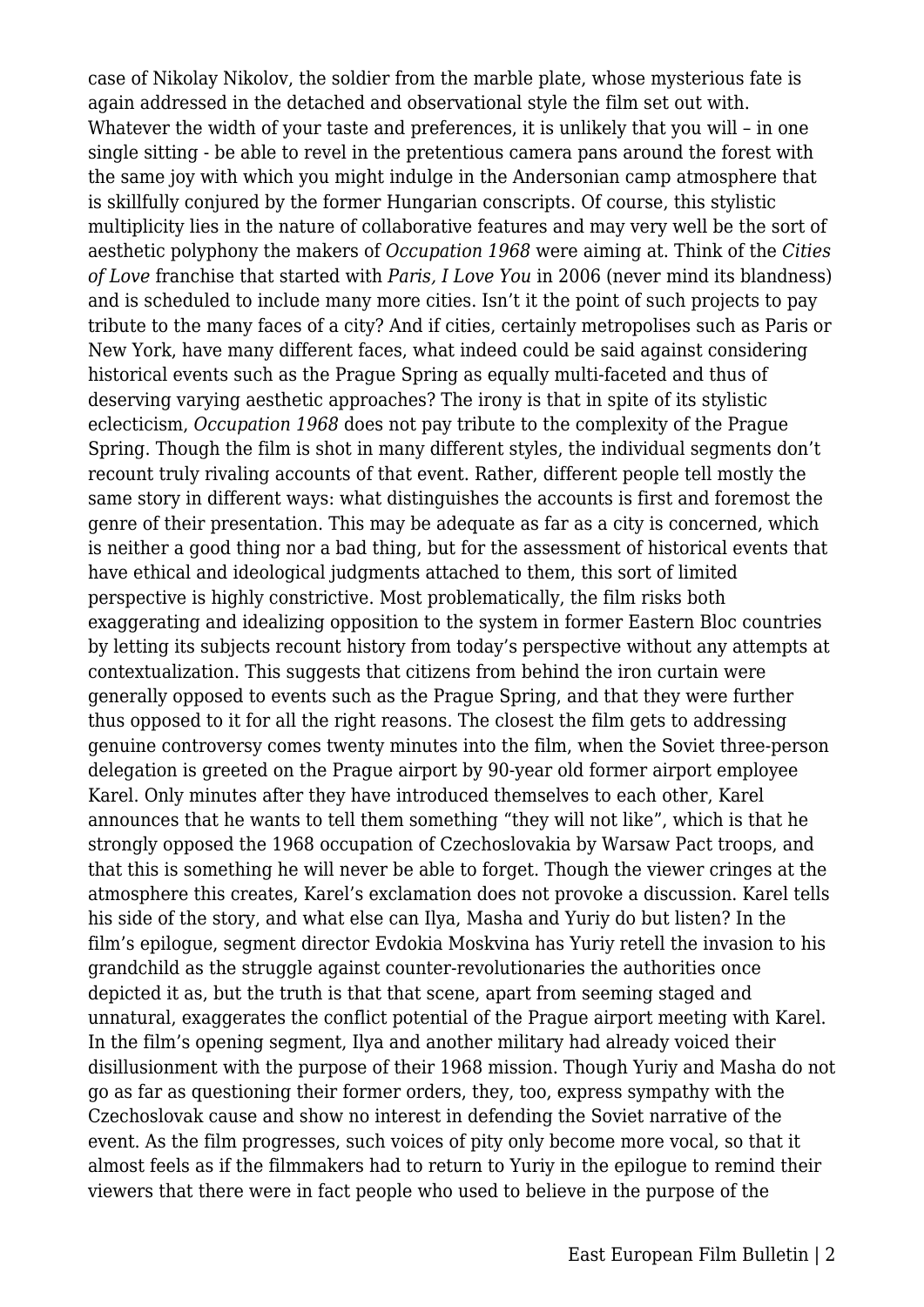invasion, and that some such opinions circulate even today. After interviewing a whole number of soldiers who regret having had to participate in the Prague invasion, the film suddenly ends with a pessimistic note warning us that the ghosts of the past have not yet been dispelled. Which raises the question why the filmmakers have, for a good part of the movie, not bothered to give voice to the other side, instead inviting us to believe that the Warsaw Pact soldiers were as skeptical of the 1968 invasions as were the citizens of Czechoslovakia. The only proof of a survival of the spirit of righteous occupiers (if you do not count the implausible epilogue) comes in the segment on Nikolay Nikolov. In addition to the already mentioned marble plate, his death is commemorated in his village with a bronze statue. When the statue is stolen, a replacement is unveiled at a pathetic ceremony, where the language of the Communist propagandists sounds once more, as the presenter speaks of Nikolov's internationalist heroism in the face of the enemy. Still, it is unlikely that the ceremony would even be held were it not for the victim's family. Either way, a few dozen guests hardly seem like definite proof of a looming threat. The film's focus on the right side of history may seem particularly problematic with the GDR and the Soviet Union, where opposition to the invasion was likely lower among conscripts than it might have been in Hungary or Poland. But if we step back for a second and deliberate the reasons why it would have been easy for Magdalena Szymków, the director of the film's Polish segment, to find a Polish soldier who opposed the invasion of Czechoslovakia, the wider political context comes into view, and with it the limited horizon of *Occupation 1968*. It is not just that history was rewritten in more fundamental ways in Poland than in say Russia and many other Soviet republics (of which there were as much as 15 in total, one should add). It is even more fundamental for understanding Polish and Hungarian soldiers' readiness to call into question their orders, and by extension, local dissidence more generally, that Communism was, in the sense confirmed by the 1968 invasion, perceived by them and their compatriots as a national question. The thing that Communist propagandists were not able to do in countries with strong national identities such as Poland or the Baltic states was to reconcile the public with the systems they imposed. While ordinary Russians may have been just as unhappy with economic problems or censorship in the Soviet Union, to Poles and the citizens of the Baltic states the most fundamental issue was constitutive of the system: they did not perceive it as *theirs*. Thus, though Poles, unlike the Baltic states, remained nominally independent after WWII, the state they lived in was one they could not identify with. This is important because it suggests that the makers of *Occupation 1968* have, to a considerable degree, misidentified the ghosts that haunt Europe today. The sense of alarm they try to conjure by having Yuriy reiterate the language of Communism makes one wonder whether people's relationship to the Prague Spring is really the best way to diagnose our woes in Europe today? Hungarians and Poles are more than willing to reevaluate the 1968 invasion of Prague, and yet their governments are contributing to one of the EU's biggest crises since its inception. Did the filmmakers forget that Jarosław Kaczyński and Viktor Orbán were among their countries' most vocal dissidents? That even the former GDR is caught up in a frontal confrontation with extreme right forces? None of this is to say that our relationship to our Communist past does not matter. But to interview soldiers from the different former Warsaw pact countries without even acknowledging their different histories, the distinct economical situations they now find themselves in